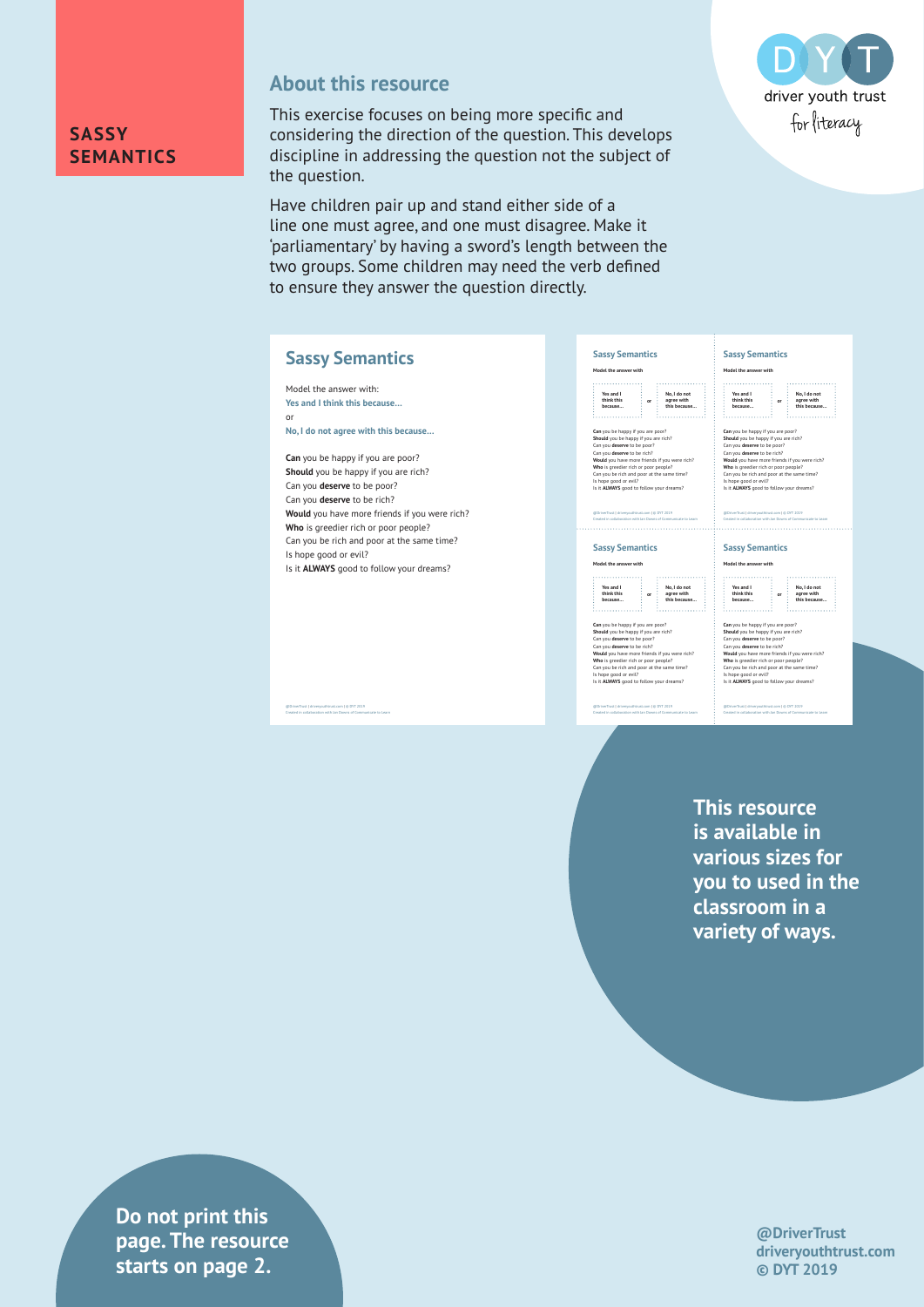# **Sassy Semantics**

Model the answer with: **Yes and I think this because…** or **No, I do not agree with this because…**

**Can** you be happy if you are poor? **Should** you be happy if you are rich? Can you **deserve** to be poor? Can you **deserve** to be rich? **Would** you have more friends if you were rich? **Who** is greedier rich or poor people? Can you be rich and poor at the same time? Is hope good or evil? Is it **ALWAYS** good to follow your dreams?